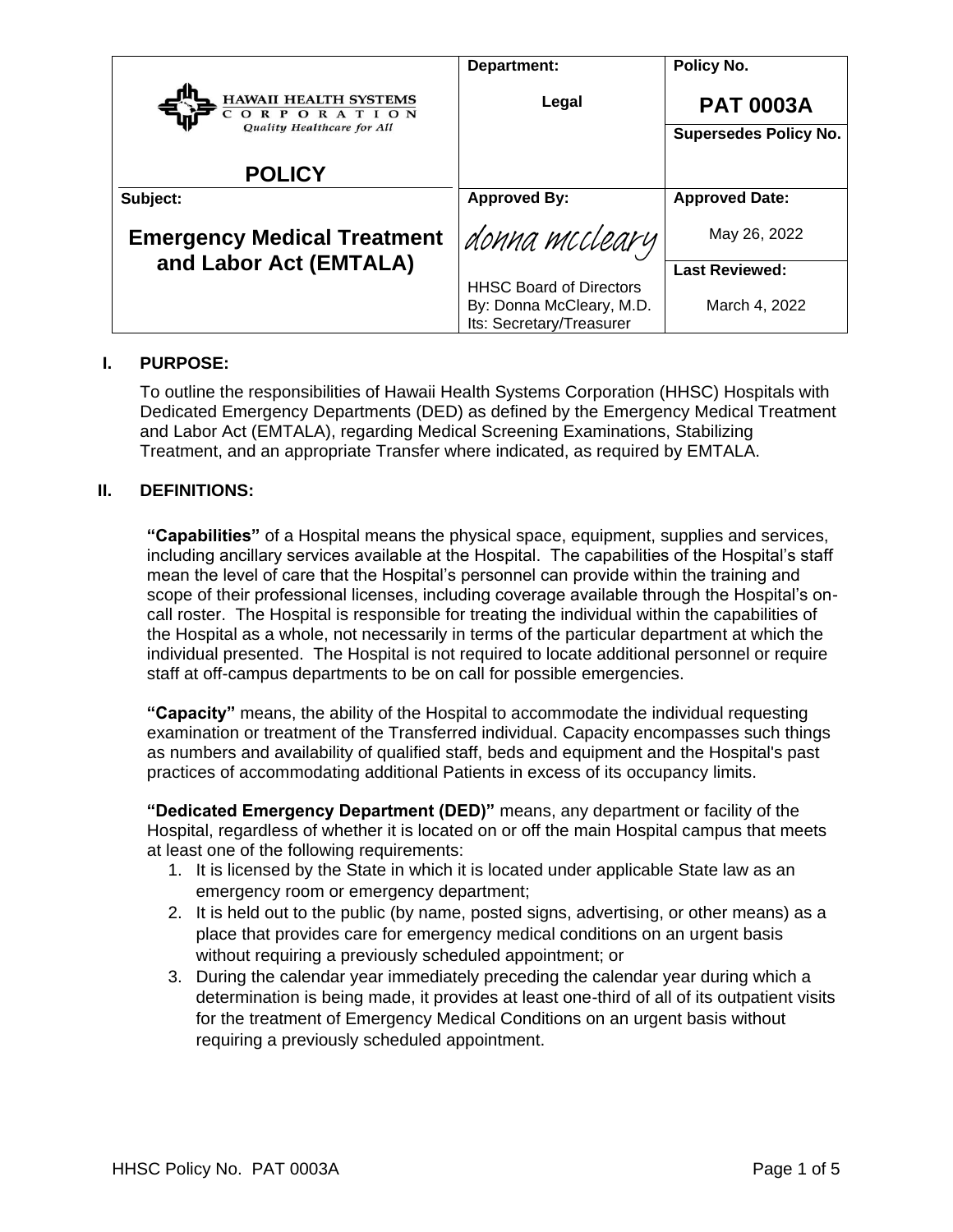**"Diversionary Status"** means that the Hospital has made a request of EMS to consider an alternate hospital destination due to Hospital's temporary lack of Capacity and Capability to promptly care for additional patients in the DED. If an individual presents to the Hospital's DED by EMS or other mode of arrival, while the Hospital is in Diversionary Status, that encounter is subject to EMTALA rules and regulations and the Hospital may not refuse care for that individual.

### **"Emergency Medical Condition (EMC)"** means:

- 1. A medical condition manifesting itself by acute symptoms of sufficient severity (including severe pain, psychiatric disturbances and/or symptoms of substance abuse) such that the absence of immediate medical attention could reasonably be expected to result in:
	- a. Placing the health of the individual (or, with respect to a pregnant woman, the health of the woman or her unborn child) in serious jeopardy;
	- b. Serious impairment to bodily functions; or
	- c. Serious dysfunction of any bodily organ or part; or
- 2. With respect to a pregnant woman who is having contractions:
	- a. That there is inadequate time to effect a safe Transfer to another Hospital before delivery; or
	- b. That Transfer may pose a threat to the health or safety of the woman or the unborn child.
- 3. With respect to an individual with psychiatric symptoms:
	- a. That acute psychiatric or acute substance abuse symptoms are manifested; or
	- b. That the individual is expressing suicidal or homicidal thoughts or gestures and is determined to be a danger to self or others

**"Emergency Medical Treatment and Labor Act (EMTALA)**" means, the statute codified at §1867 of the Social Security Act, the accompanying regulations in 42 CFR §489.24 and the related requirements at 42 CFR 489.20(l), (m), (q), and (r). EMTALA requires Hospitals with DEDs to provide a medical screening examination (MSE) to any individual who comes to the DED and requests such an examination, and prohibits Hospitals with DEDs from refusing to examine or treat individuals with an EMC.

**"Hospital"** means, a Medicare participating Hospital, and includes a critical access Hospital (CAH).

**"Hospital Property"** means, the entire main Hospital campus, including the parking lot, sidewalk, and driveway, including any buildings owned by the Hospital that are within 250 yards of the Hospital. Excluded are other areas or structures of the Hospital's main building that are not part of the Hospital, such as physician offices, rural health centers, skilled nursing facilities, or other entities that participate separately under Medicare, or restaurants, shops, or other nonmedical facilities.

**"Inpatient"** means, an individual who is admitted to a Hospital by a physician's order with the expectation that the individual will remain at least overnight and occupy a bed even though the situation later develops that the individual can be discharged or Transferred to another Hospital and does not actually use a Hospital bed overnight.

**"Labor"** means, the process of childbirth beginning with the latent or early phase of Labor and continuing through the delivery of the placenta. A woman experiencing contractions is in true Labor unless a physician or other QMP, certified that, after a reasonable time of observation, the woman is in false Labor.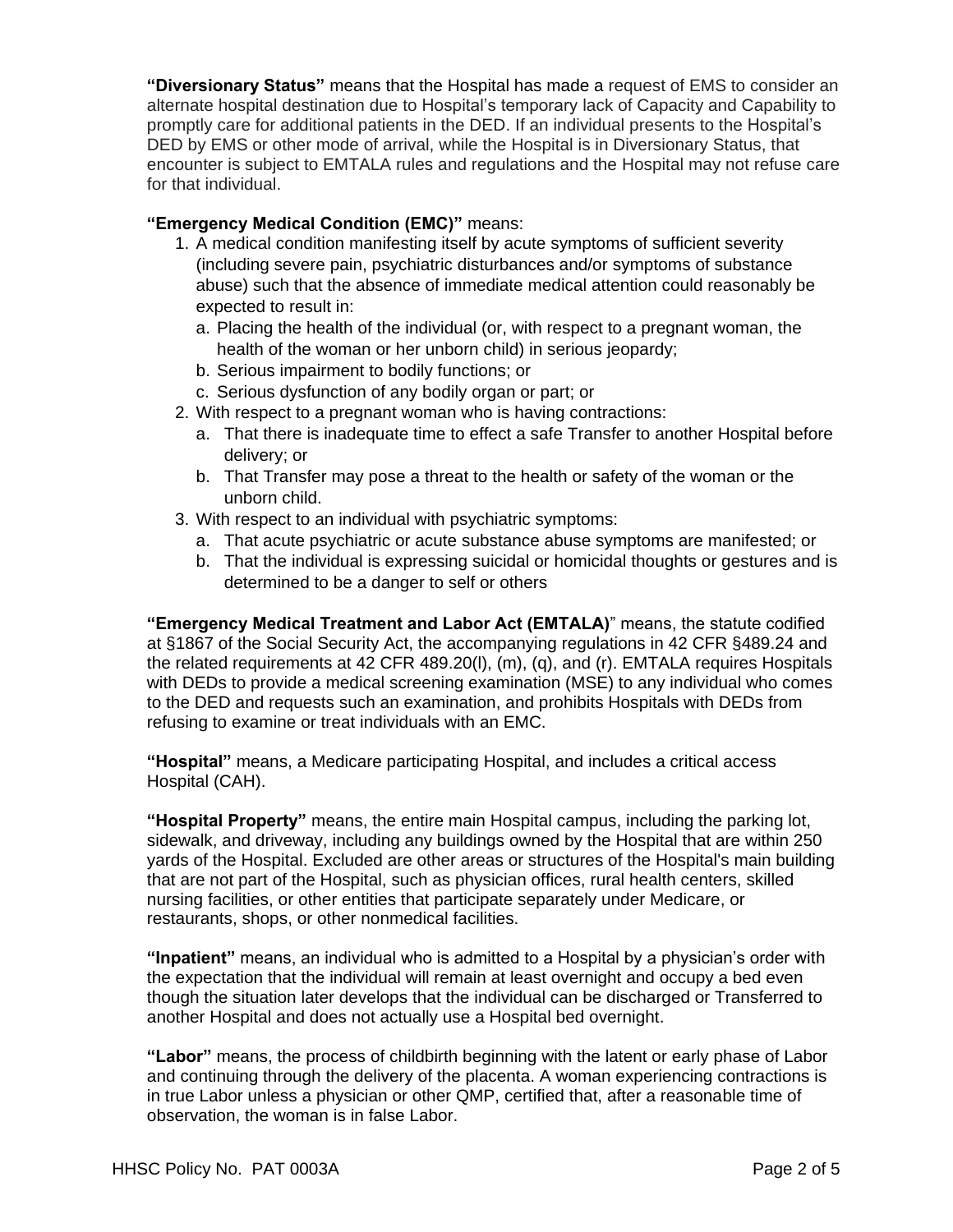**"Medical Screening Examination (MSE)"** means, the process required to reach, with reasonable clinical confidence, the point at which it can be determined whether the individual has an EMC or not. The MSE must be conducted by physicians or other QMP, as defined herein. The MSE provided must be appropriate to the individuals' presenting signs and symptoms, as well as the Capability and Capacity of the Hospital. The MSE must be the same MSE that the Hospital would perform on any individual coming to the Hospital's dedicated emergency department with those signs and symptoms, regardless of the individual's ability to pay for medical care.

### **"Patient**" means:

- 1. An individual who has begun to receive outpatient services as part of an encounter, other than an encounter that the Hospital is obligated by EMTALA to provide;
- 2. An individual who has been admitted as an Inpatient as defined in this section.

**"Receiving Hospital"** means, the Hospital that accepts a Transfer from another Hospital.

**"Qualified Medical Personnel (QMP)"** means, the individuals determined qualified to conduct an MSE by Hospital bylaws or rules and regulations, and approved by the Hospital's governing body.

**"Stabilized"** means, with respect to an EMC that:

- 1. No material deterioration of the condition of the individual is likely, within reasonable medical probability, to result from or occur during the Transfer of the individual from a Hospital; or
- 2. The woman has delivered the child and the placenta.

### **"To Stabilize" or "Stabilizing Treatment"** means, with respect to an EMC:

- 1. To provide such medical treatment of the condition necessary to assure, within reasonable medical probability, that no material deterioration of the condition is likely to result from or occur during the Transfer of the individual from a Hospital or;
- 2. The woman has delivered the child and the placenta.

**"Transfer"** means, the movement (including the discharge) of an individual outside a Hospital's facilities at the direction of any person employed by (or affiliated or associated, directly or indirectly, with) the Hospital, but does not include such a movement of an individual who

- 1. Has been declared dead; or
- 2. Leaves the Hospital without the permission of any such person.

**"Triage"** means, a sorting process to determine the order in which individuals will be provided an MSE by a physician or QMP. Triage is not the equivalent of an MSE and does not determine the presence or absence of an EMC.

#### **III. POLICY:**

It is the policy of HHSC that HHSC hospitals with DED, as defined by EMTALA, comply with the statutory requirements of EMTALA. Those responsibilities include the following:

1. **Medical Screening Examination.** If an individual comes to the Hospital and requests emergency care, or if the person is unable to communicate and a reasonable person would believe that the person needs emergency care, then Hospital's qualified medical personnel will perform within the Hospital's capability and capacity, a medical screening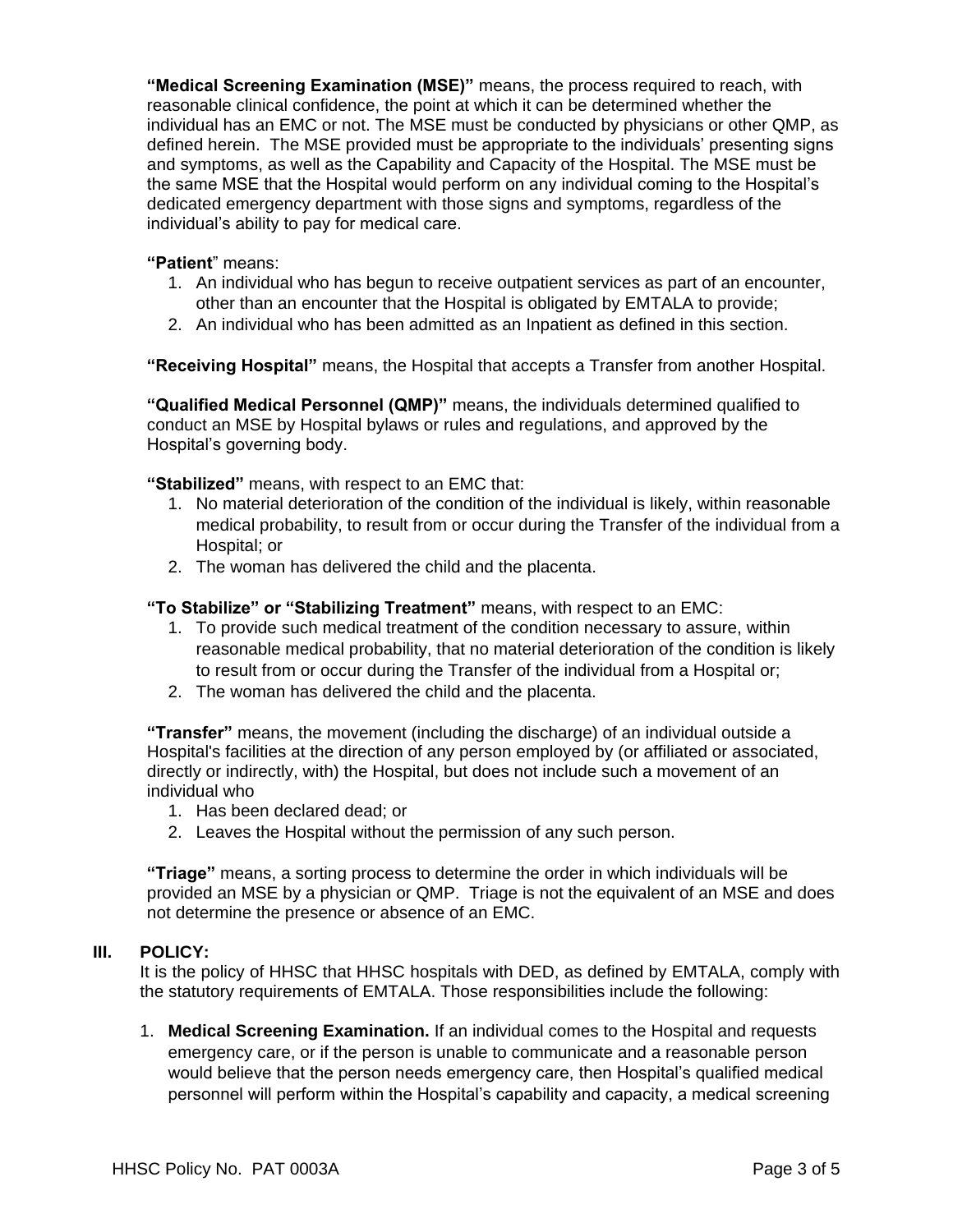examination (MSE) on the individual, and will not delay or refuse to examine or treat such individuals to inquire about methods of payment or insurance coverage.

- 2. **Stabilization.** If an individual comes to the Hospital with an Emergency Medical Condition, the Hospital will stabilize the patient within the Capabilities of the staff and facilities available at the Hospital, prior to discharge or transfer. Pregnant women with contractions are considered unstable until delivery of baby and placenta.
- 3. **No Delay.** Hospitals will not delay MSE or Stabilization or discourage an individual from further treatment for the purposes of inquiring about methods of payment or insurance coverage. The Hospital will not require registration or preauthorization before MSE or commencing Stabilizing Treatment.
- 4. **Transfers.** Hospital will not Transfer unstable individuals unless the Transfer benefits outweigh the risks, and the Transfer is in the best medical interest of the individual.
	- a. When Transferring an individual, the Hospital must send the name and address of any on-call physician who refused to respond or failed to make a timely response without good cause along with the Transfer records of any individual Transferred as a result of that refusal or lack of timely response.
	- b. Hospitals with specialized capabilities must accept a transfer unless that acceptance would exceed its Capability and Capacity for providing care.
	- c. Hospitals receiving Transfers that are suspected to have been Transferred inappropriately, will report the suspected violation within 72 hours to CMS or the State licensing agency.
- 5. **On-Call Physicians.** Hospital must ensure that physicians on-call to the DED respond within a reasonable period of time. Hospitals must maintain 24-hour/7day on-call schedules of physicians taking call for the DED.
- 6. **Signage.** Hospital must post conspicuous signage in the DED stating the rights of individuals under EMTALA and whether the Hospital participates in the Medicaid program.
- 7. **Record Keeping.** Hospital must maintain a central log that records each individual who comes to the DED seeking assistance and whether each individual refused Treatment, or whether each individual was Transferred, admitted and treated, Stabilized and Transferred or discharged.

# **IV. AUTHORITY:**

- U.S. Code, Title 42, Chapter 7, Subchapter XVIII, Part D, Sec. 1395dd (42 U.S. Code §1395dd)
- Title 42, Chapter IV, Subchapter G, Part 489

# **V. RELATED PROCEDURE(S):**

PAT 0003B Emergency Medical Treatment and Labor Act (EMTALA)

# **VI. REFERENCE(S):**

 U.S. Code, Title 42, Chapter 7, Subchapter XVIII, Part D, Sec. 1395dd (42 U.S. Code §1395dd)